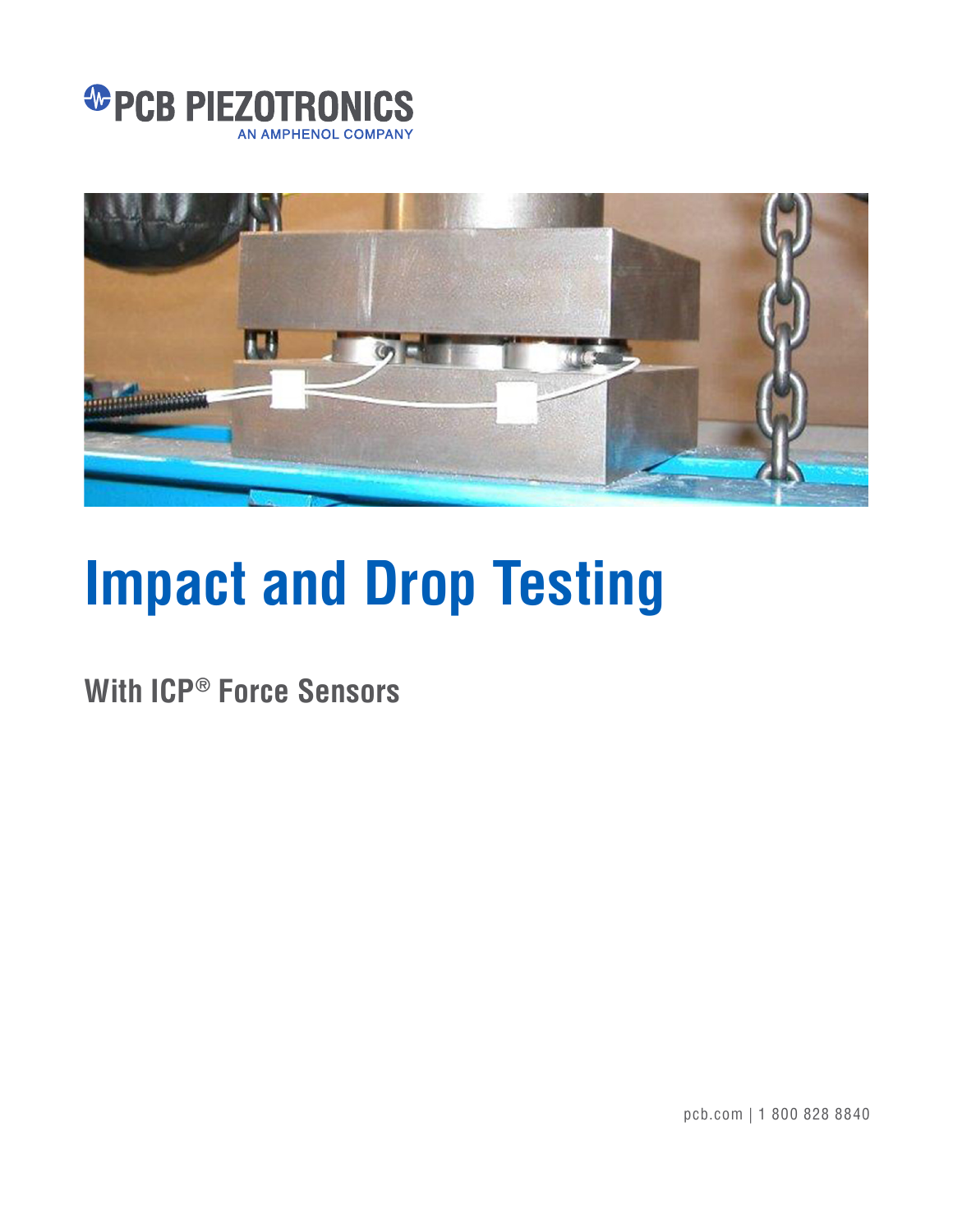#### **Abstract**

Test engineers are often tasked with providing impact energy data on various components. Design engineers request data in energy units such as Joules, yet the data must be recorded using force, velocity, acceleration, distance, and time units. The purpose of this paper is to present the test engineer with a guide for using force measurements obtained during impact testing to compute the associated impact energy.

A method for force sensor measuring range selection will be presented, allowing the test engineer to quickly assemble the required test system. Advances in quartz piezoelectric  $ICP<sup>®</sup>$  force sensor technology will be discussed to show their benefit in impact testing.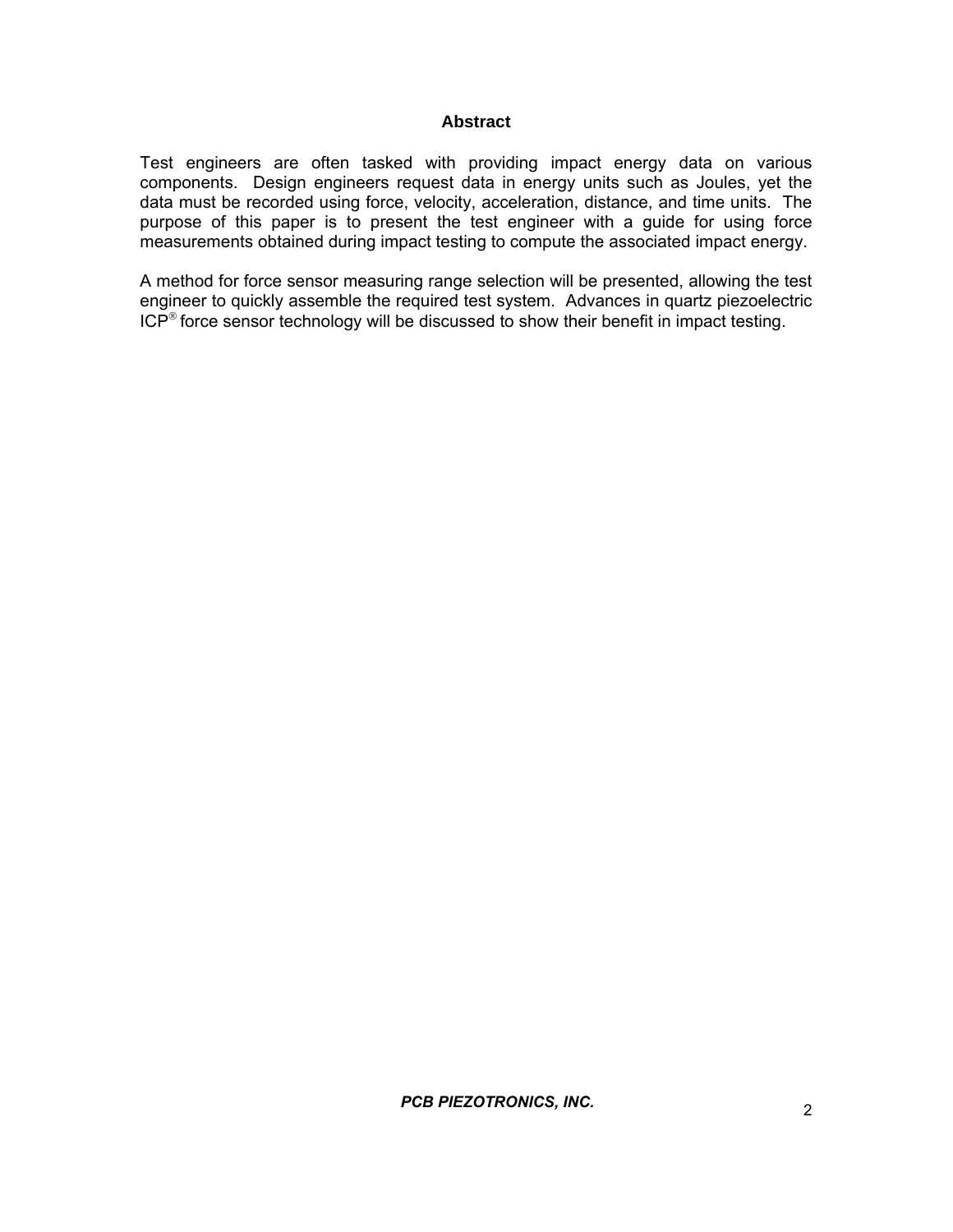# **Table of Contents**

|  | Page 4  |
|--|---------|
|  | Page 4  |
|  | Page 5  |
|  | Page 6  |
|  | Page 7  |
|  | Page 9  |
|  | Page 11 |
|  | Page 12 |
|  | Page 13 |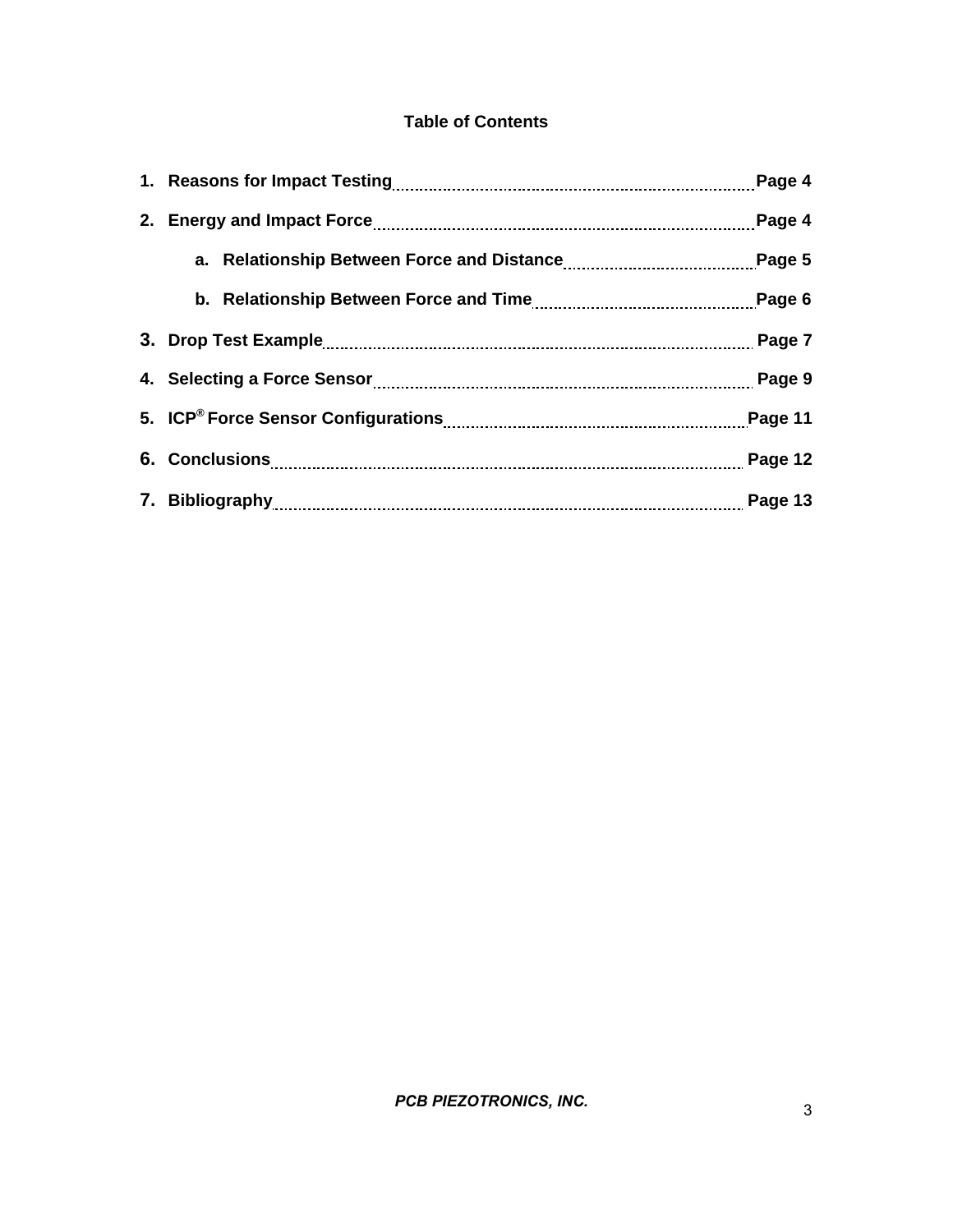## **1. Reasons for Impact Testing**

Impact testing is performed to determine the energy absorbed or the energy required to fracture a unit under test (UUT). Take for example a straight-line collision, such as a car crash. Using the work-energy principle where average impact force times the distance traveled equals the change in kinetic energy, design engineers can help reduce the impact force of a car by extending the stopping distance through the use of 'crumple zones.'

Under controlled laboratory conditions, impact testing may be used to validate designs on prototype or OEM components to ensure they meet product durability and safety requirements. Several safety critical components, such as automotive bumpers, protective sports equipment, and headform testing for hardhats or helmets must meet various SAE, MIL, ANSI or ASTM test specifications in order to be produced and sold to consumers.

Destructive impact testing may also be performed and recorded to document the strength or durability of non-safety critical items for industrial use.

## **2. Energy and Impact Force**

Design engineers usually desire to know Kinetic Energy during impact testing; an essential component to validate design criteria. The test engineer is therefore challenged to obtain the energy values using physical test methods, and then using the data to calculate the results. A simple test method of measuring impact force versus displacement, and then integrating for the area under force-displacement curve provides an output in energy units. However, what force output could the engineer expect to measure during this actual test?

The expected measuring range for the force sensor may be estimated by calculation. It is based on the work-energy principle, where average impact force times the distance traveled, equals the change in kinetic energy. It is indeed a specific application of the law of conservation of energy, which states that the potential energy, PE, before an event must equal the kinetic energy, KE, after an event.  $^{[1]}$ 

$$
PE = KE
$$

For a simple drop test, where  $m =$  mass,  $h =$  drop height,  $g =$  acceleration of gravity, and v = velocity at impact, the conservation of energy equation is:

mgh =  $\frac{1}{2}$  mv<sup>2</sup>

The impact velocity is independent of mass. Solving from the conservation of energy equation above and neglecting drag forces caused by air resistance, velocity is calculated from:

$$
v = \sqrt{2gh} \qquad \text{Equation 1}
$$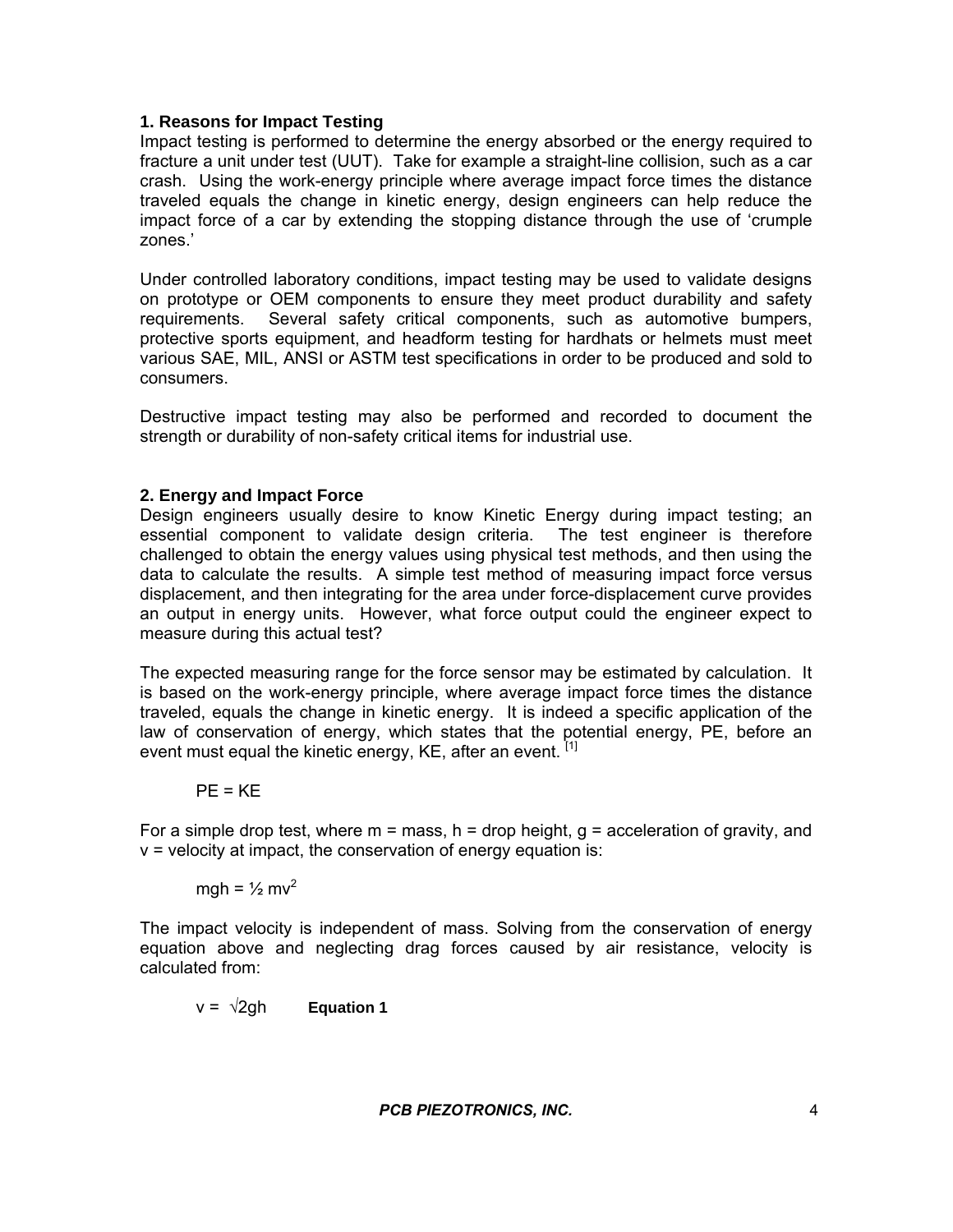### **2a. Relationship Between Force and Distance**

Using the work-energy principle, the next step for the test engineer is to estimate the expected force. The net work done during an impact is equal to the average force of impact multiplied by the distance traveled during impact.

$$
Wnet = \frac{1}{2} m v_{final}^2 - \frac{1}{2} m v_{initial}^2
$$

In a drop test application, Wnet =  $\frac{1}{2}$  mv<sub>final</sub><sup>2</sup> since the initial velocity (v<sub>initial</sub>) is equal to zero.

Assuming one could easily estimate the impact distance, the average impact force, F, is calculated as follows:

$$
F = \frac{Wnet}{d}
$$
 where  $d$  = distance traveled

The test engineer must therefore estimate the distance traveled after impact in order to select an impact force sensor with the proper measuring range. Distance estimation is not a simple task for the test engineer because most structures are rather complicated.

Whether or not there is a perfectly elastic collision can affect the distance estimation and thus the resulting force calculation. For the purpose of this paper, a perfectly elastic collision means a perfect rebound after impact. To explain this, suppose a steel ball bearing is dropped from a certain height onto a foam pad. Since it penetrates the material, the material is absorbing the energy and thus the impact force is minimized and is therefore not a perfectly elastic collision. On the other hand, if the same steel ball is dropped on to a steel plate, it may rebound back to the same height to which is was originally dropped. Thus, very little energy is absorbed. The impact force is very large and a near perfect elastic collision has taken place.

Table 1 compares various penetration depths versus the resulting impact force from a 10 lb (4.5 kg) object dropped from a height of 39.4 in (1m).

| <b>Work Energy Method using Estimated Displacements</b> |      |        |                  |        |        |         |         |  |
|---------------------------------------------------------|------|--------|------------------|--------|--------|---------|---------|--|
| <b>Material</b>                                         | h(m) | m (kg) | $V_{final}(m/s)$ | KE (J) | d(m)   | F (lbs) | F(N)    |  |
| Steel                                                   |      | 4.5    | 4.427            | 44.1   | 0.0001 | 99.137  | 441,000 |  |
| <b>Plastic</b>                                          |      | 4.5    | 4.427            | 44.1   |        | 99      | 441     |  |
| Foam                                                    |      | 4.5    | 4.427            | 44.1   | Б      |         | 9       |  |

**Table 1 Work Energy Method of Obtaining Force Estimate**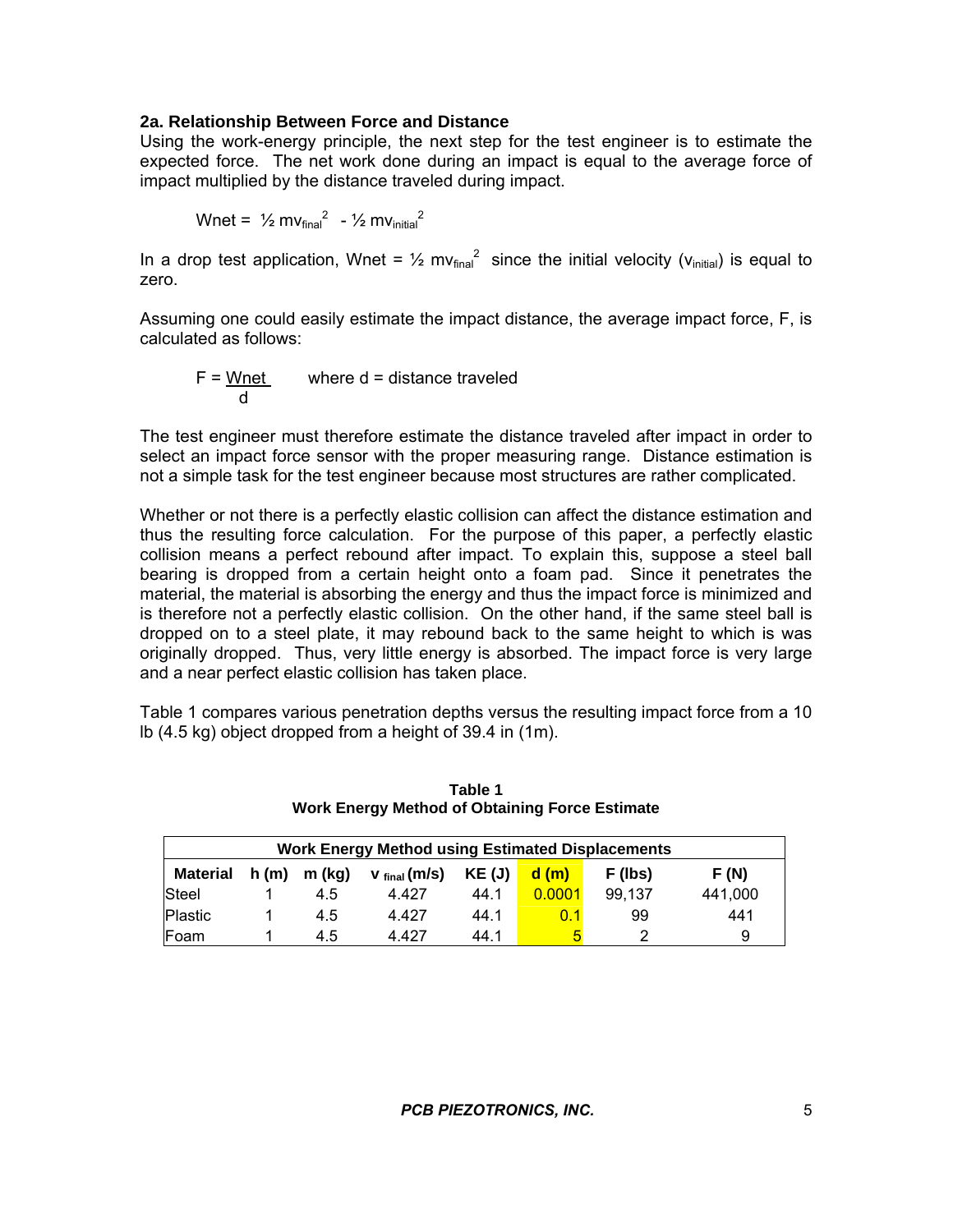## **2b. Relationship Between Force and Time**

Another approach to determine the expected impact force is to estimate the pulse width of the expected force-time curve. We can use the pulse width and employ Newton's  $2^{nd}$ law of motion, F=ma to calculate the expected impact force.

Using the final velocity calculated from the conversation of energy Equation 1,  $v = \sqrt{2gh}$ , we may compute the resulting impact acceleration. This acceleration term is dependent on the pulse width of the force-time curve and must therefore take on an estimated value based on various material types, similar to the way impact distance was estimated.

Impact acceleration may be calculated from the change in velocity during the pulse width time, or

$$
a = \frac{dv}{dt} = \frac{dv}{t_{pulse}}
$$

The highest peak impact forces occur when there is a steel-on-steel impact. If we assume a perfect rebound, which approximates steel on steel impacts, the initial and final velocities are equal in magnitude, but opposite in direction and thus are additive. The resulting peak acceleration may be calculated from:

$$
a = \frac{v_{\text{initial}} - v_{\text{final}}}{t_{\text{pulse}}} = 2 \cdot \frac{\sqrt{2gh}}{t_{\text{pulse}}}
$$
 Equation 2

It is important not to confuse the acceleration due to free fall gravity (g) used in the impact velocity calculation (Equation 1) with the impact acceleration (Equation 2). The impact force is then calculated from Newton's 2<sup>nd</sup> law equation:

## F = ma **Equation 3**

Pulse width, and thus acceleration, varies just like the penetration distance as outlined in the work-energy principle. The softer the impact surface, the smaller the resulting impact force as the soft surface slows down the impact, spreading out the pulse width over a longer period of time. To compare the resulting impact force calculation method of Newton's 2<sup>nd</sup> law of motion, three test materials have been tabulated in Table 2.

| Newton's 2nd Law Method using Estimated Pulse Widths |  |               |                          |       |                    |         |        |
|------------------------------------------------------|--|---------------|--------------------------|-------|--------------------|---------|--------|
| <b>Material</b>                                      |  | $h(m)$ m (kg) | v <sub>final</sub> (m/s) | KE(J) | t <sub>pulse</sub> | F (lbs) | F (N)  |
| Steel                                                |  | 4.5           | 4.427                    | 44.1  | 0.0005             | 18,068  | 80.294 |
| Plastic                                              |  | 4.5           | 4.427                    | 44.1  | 0.002              | 4.517   | 20.076 |
| Foam                                                 |  | 4.5           | 4.427                    | 44.1  | 0.100              | 90      | 400    |

**Table 2 Pulse Width Method of Obtaining Force Estimate**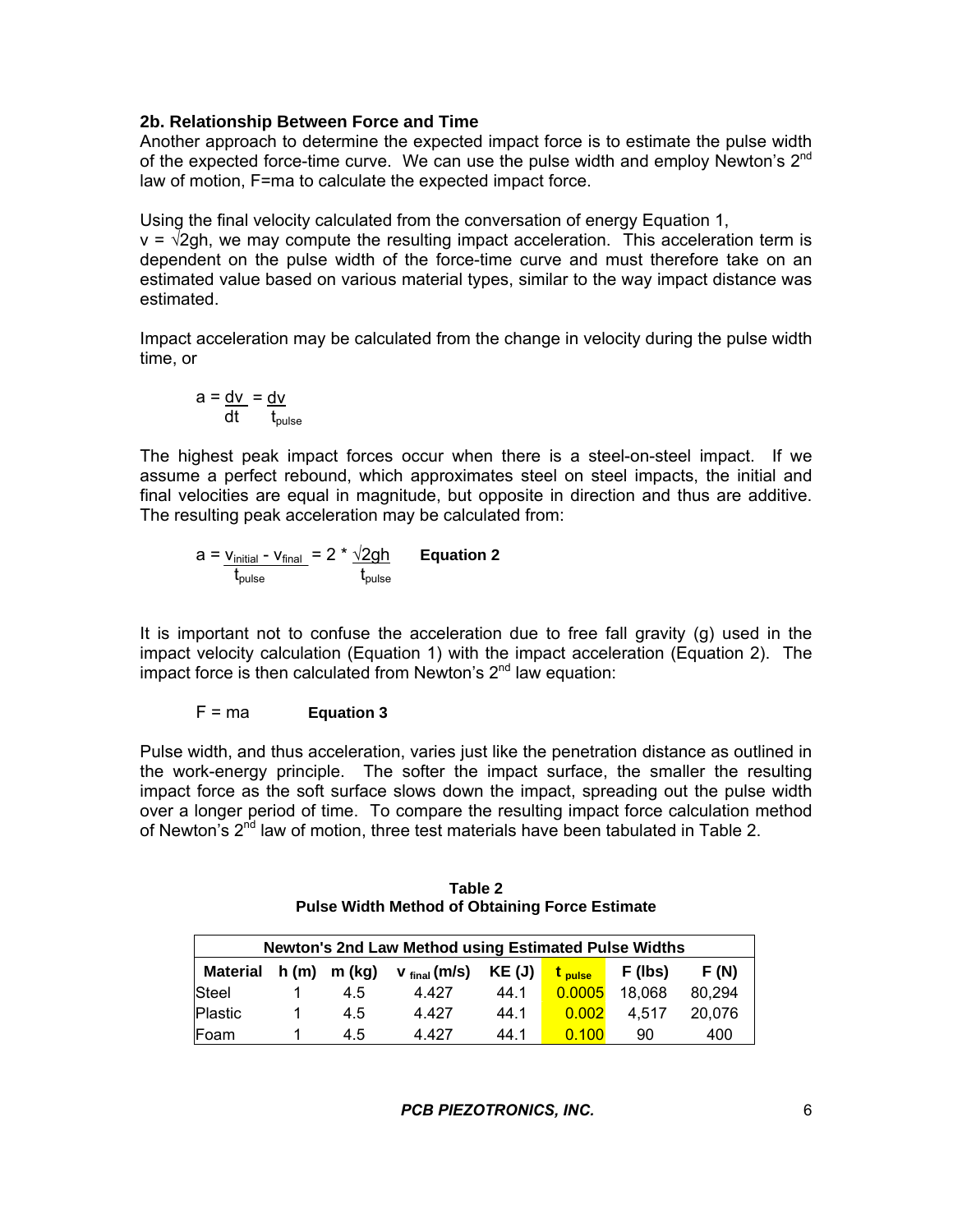#### **3. Drop Test Example**

Instron is a well-known leader in advanced material and component testing techniques. They supply instrumentation, support services and expertise for testing materials, products and structures. [2] Test engineers needed to develop an impact test machine for automotive bumper testing. The bumper was required to absorb approximately 3,000 Joules in a designated crumple zone.

Instron engineers modified their model 8150-drop tower shown in Figure 1. It is capable of generating 27.8 kJ of energy from a drop height of 96 in (2.4 m) and mass of 1,000 lb (454 kg). The drop tower was selected for its large dimensions, which were required to accommodate the bumper.

The impact crosshead is supported by four PCB Piezotronics model 203B ICP quartz force rings, each having a 20 klb (90 kN) compression rating for a total impact range of 80 klb (355.9 kN). Figure 2 shows a close up of the crosshead. The output of each sensor is routed to the BNC input jack on a PCB model  $484B06$ , ICP<sup>®</sup> sensor signal conditioner. All signal conditioner output channels, which initially provide independent DC signals, are then routed to a data acquisition card where Instron's Dynatup® Impulse data acquisition and analysis system sums and then displays the output as a time waveform.



**Figure 1 8150 Drop Tower Courtesy of Instron**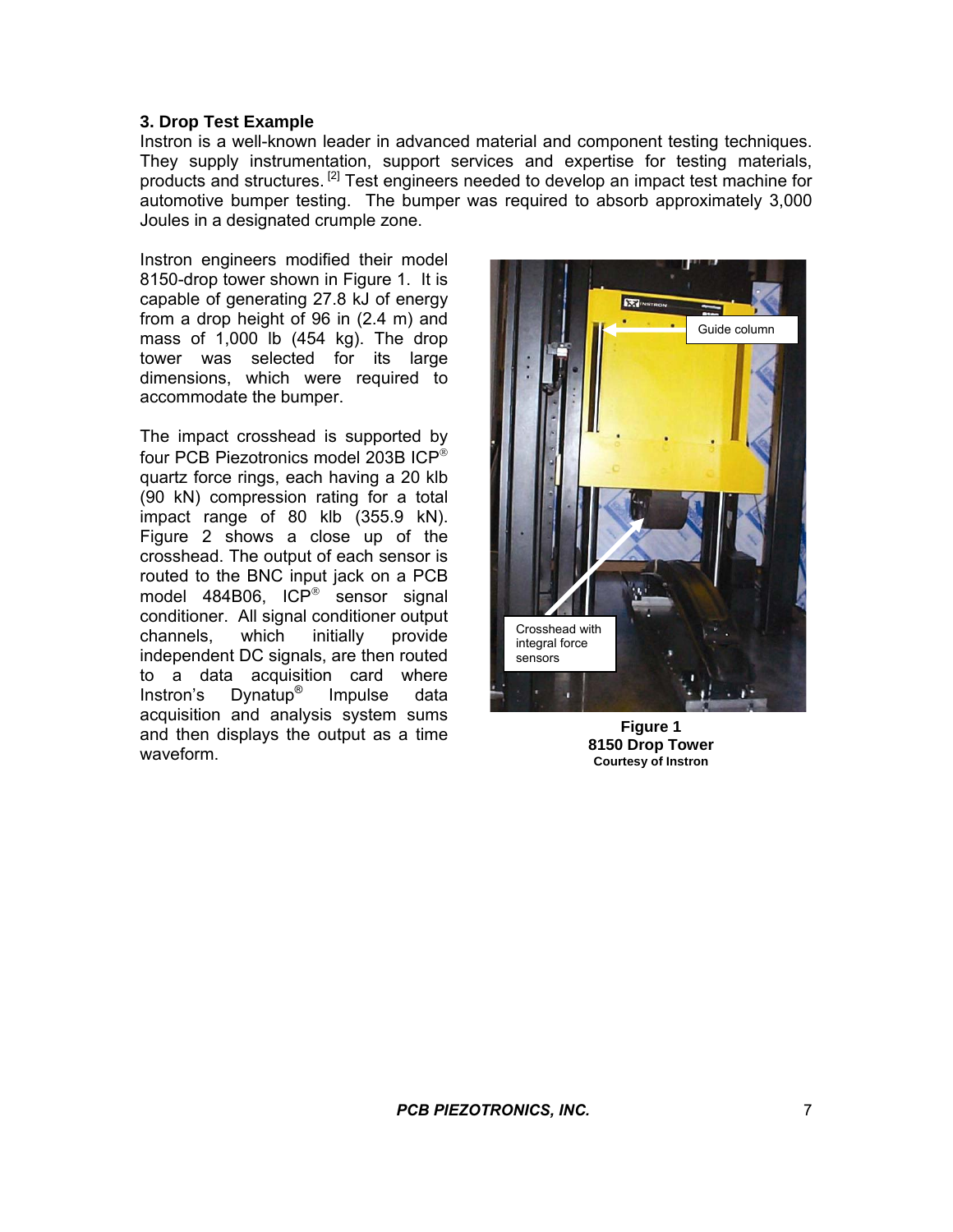

**Figure 2 Sensor Mounting Between 2 Plates Courtesy of Instron**

Before selecting the model 203B ICP<sup>®</sup> force ring, Instron applied the principles in this paper. Even though the crumple zone is designed to absorb energy through displacement of the metal, and thus would not produce a steel-on-steel perfect rebound, the engineers used the perfect rebound assumption to ensure they had plenty of force sensor capacity for future over testing of the bumper to failure. One sample drop mass of 793.8 lb (360 kg) was dropped from 35.4 in (0.9 m) with an estimated crumple zone pulse width of 10 msec. Via Newton's second law force estimation method, this would result in 68,000 lb (302.5 kN).

#### **Eqn. 1**

v =  $\sqrt{2gh}$  =  $\sqrt{2*}385.92$  in/sec<sup>2\*</sup>35.4 in =  $\sqrt{27,323.1}$  in<sup>2</sup>/sec<sup>2</sup> = 165.3 in/sec

#### **Energy**

 $\overline{\text{KE}} = \frac{1}{2} \text{mV}^2 = \frac{1}{2} \cdot \frac{793.8 \text{ lb}}{385.92} \cdot \text{(165.3 in/sec)}^2 = 28,101.5 \text{ lb} - \text{in}$ 

$$
= 3175.2 N-m = 3175.2 J
$$

$$
\mathsf{Eqn.}\ 2
$$

$$
a = \frac{2 \cdot \sqrt{2gh}}{t_{pulse}} = \frac{2 \cdot 165.3 \text{ in/sec}}{0.010 \text{ sec}} = 33,060 \text{ in/sec}^2 \quad [85.7 \text{ g peak}]
$$

#### **Eqn. 3**

$$
F = ma = \frac{W}{g} \cdot a = \frac{793.8 \text{ lb}}{385.92 \text{ in/sec}^2} \cdot 33,060 \text{ in/sec}^2 = 68,000 \text{ lb}
$$

**PCB PIEZOTRONICS, INC.**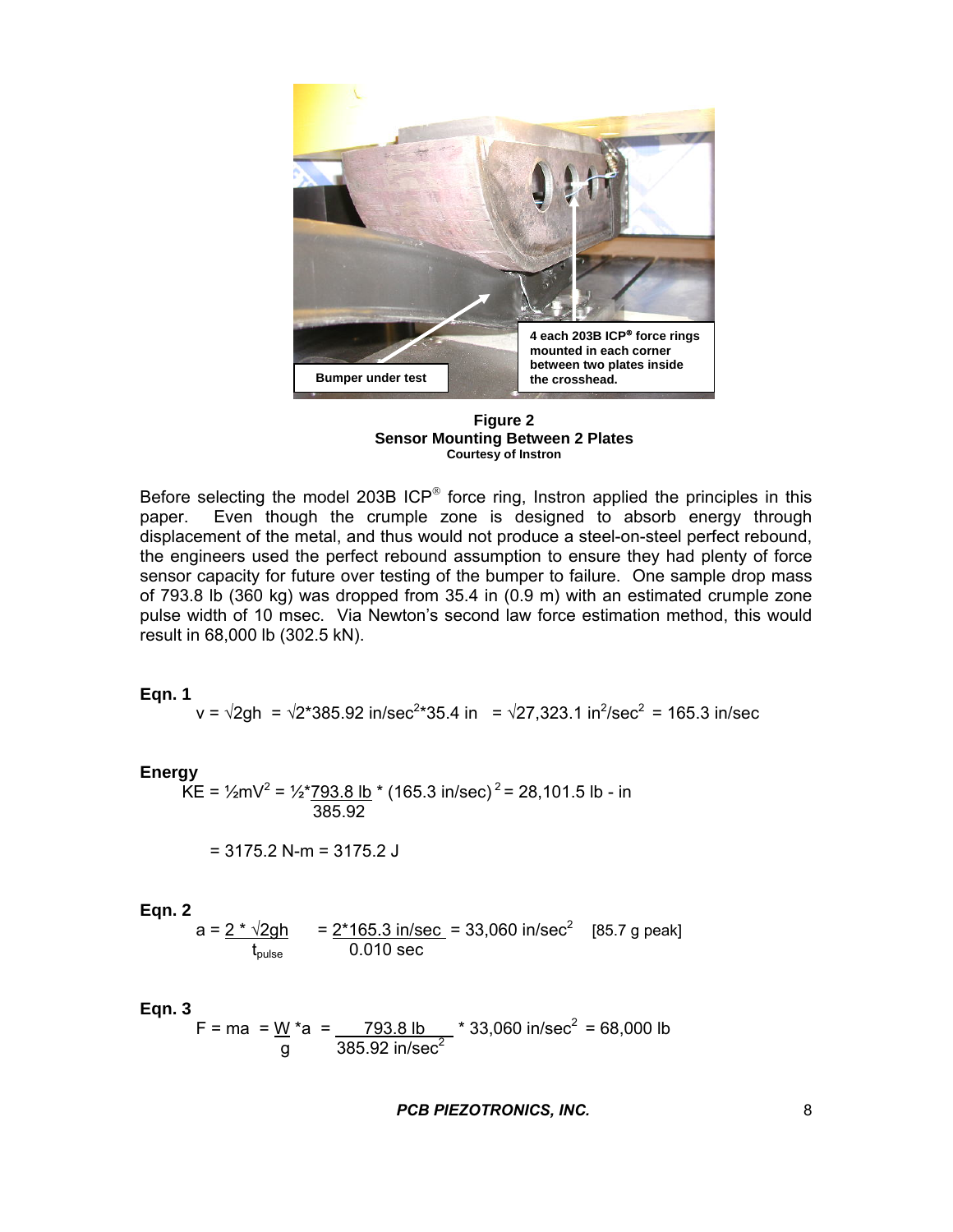Actual drop test data, shown in Chart 1, resulted in Kinetic Energy of 3,196 J, peak force of 36,035 lb (160.3 kN), and a pulse width of 15.17 msec. Running this actual pulse width through our math model for Newton's second law, we obtain an expected force of 44,826 lb (199.4 kN). This shows that perfect rebound assumption is adequate to ensure we select a suitable force sensor capacity.



**Chart 1 Force & Energy vs. Time for Bumper** 

To cross check our math, we may use the work-energy principle derived in Section 2a. The displacement of the bumper after impact was approximately 1.5 in (0.038 m). If we estimate the average force from the curve in Chart 1 to be 19,108 lbs (85 kN), then the energy is calculated as follows:

Wnet =  $F * d = 19,108 lb * 1.5 in = 28,662 in-lb = 3,238 N-m = 3,238 J$ 

This outcome is reasonable since both the measured data and Newtonian calculation produced results of a similar magnitude.

#### **4. Selecting a Force Sensor**

As previously shown, harder test materials have a higher impact force and smaller pulse width. The test engineer must select a force sensor that is several times stiffer than the UUT. If not, the sensor will absorb some of the impact, resulting in measurement inaccuracies.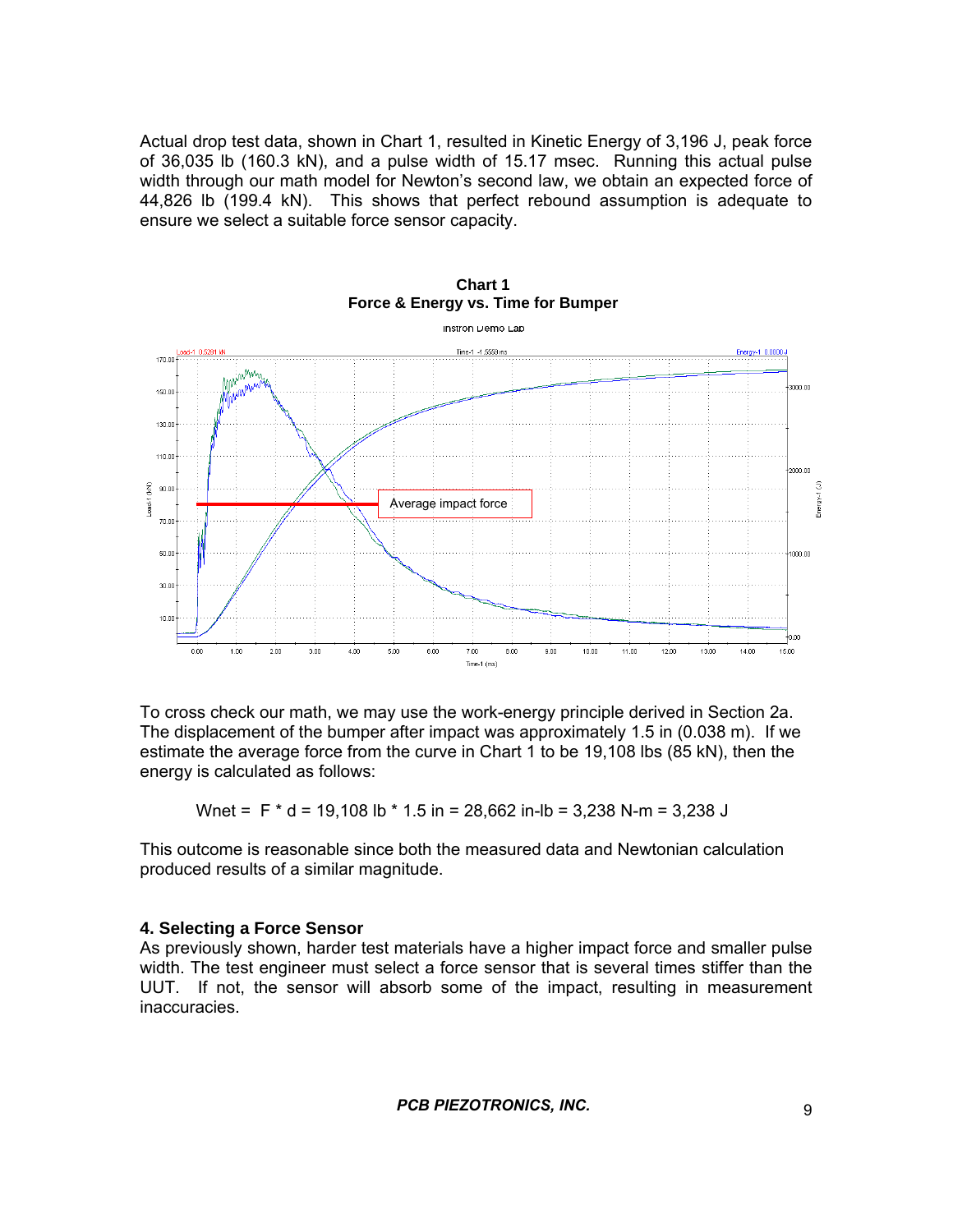Although strain gage technology is commonly taught and widely used, quartz piezoelectric ICP® force sensors provide technical advantages for impact applications.  $ICP<sup>®</sup>$  force sensors have stiffness a few orders of magnitude higher than strain gage load cells. They can easily measure to several tens of kilohertz. This is well beyond the ringing frequency of most strain gage load cells. Additional benefits of high stiffness  $ICP<sup>®</sup>$  force sensor technology include; small size, low mass, and overload protection.  $^{[3]}$ 

Sensitivity of a strain gage load cell is fixed by the stiffness of the deflecting structure, which must be sized for the desired measurement range. Foil strain gages are bonded to the flexure and a change in electrical resistance occurs as they deflect, or strain, under load. Most strain gage load cells require a deflection of 0.001 to 0.003 inches (0.025 to 0.076 mm) in order to reach full-scale output. This equates to a stiffness of only 0.03 to 6.7 lbs/ $\mu$ in (0.005 to 1.173 kN/ $\mu$ m) for a 100 lb and 10k lb (450 N and 45 kN) full-scale range respectively.

Quartz piezoelectric ICP® force sensors produce a charge output as a result of miniscule stresses on a crystal lattice as opposed to deflection associated with a bonded foil strain gage. This charge is converted directly to a voltage output using the internal  $ICP^{\otimes}$ circuit. The high frequency response of ICP® force sensors is determined by the mechanical characteristics of mass and stiffness.

The natural frequency of a sensor may be calculated from the following equation:

f<sub>n</sub> in kHz =  $\frac{1}{2}$ π<sup>\*</sup>  $\sqrt{k/m}$ , where k = stiffness in N/m and m = mass in kg<sup>[4]</sup>

 $ICP^{\otimes}$  force sensors achieve higher frequencies since frequency is proportional to the square root of stiffness and inversely proportion to the square root of the mass.

The rise time of a force sensor must be faster than the expected impact pulse width in order to measure properly. Rise time is defined as the time it takes a force sensor to rise from 10% to 90% of its final value when subjected to a step input. It is complicated to compute the rise time for force sensor applications because mounted natural frequency depends on the particular application. The more mass on top of the sensor the lower the natural frequency. The lower the natural frequency, the slower the rise time. ICP<sup>®</sup> force sensor rise time may be estimated as one half of the natural period of the sensor:

Tp =  $\frac{1}{2}$ \*(1/fn), where, fn = natural frequency and Tp = time to peak.

For the model 203B ICP® force ring used in the drop test example, the un-mounted natural frequency is 60 kHz and the rise time is approximately  $8.3$  usec.

Another benefit of  $ICP^{\circ}$  sensors is a 5-volt raw output at full scale, whereas the full-scale raw output of a strain gage load cell may only be up to 20 mV (using a 2 mV/V strain gage with 10 Volt DC power supply).From the drop test example, the model 203B ICP force ring has a broadband resolution of 0.40 lb-rms (1.8 N-rms), or 0.1 mV. The high voltage output of the  $ICP^*$  sensor therefore provides a significant benefit in terms of signal to noise ratio, especially when the test is remote and requires a long cable run.

 *PCB PIEZOTRONICS, INC. – FORCE/TORQUE DIVISION*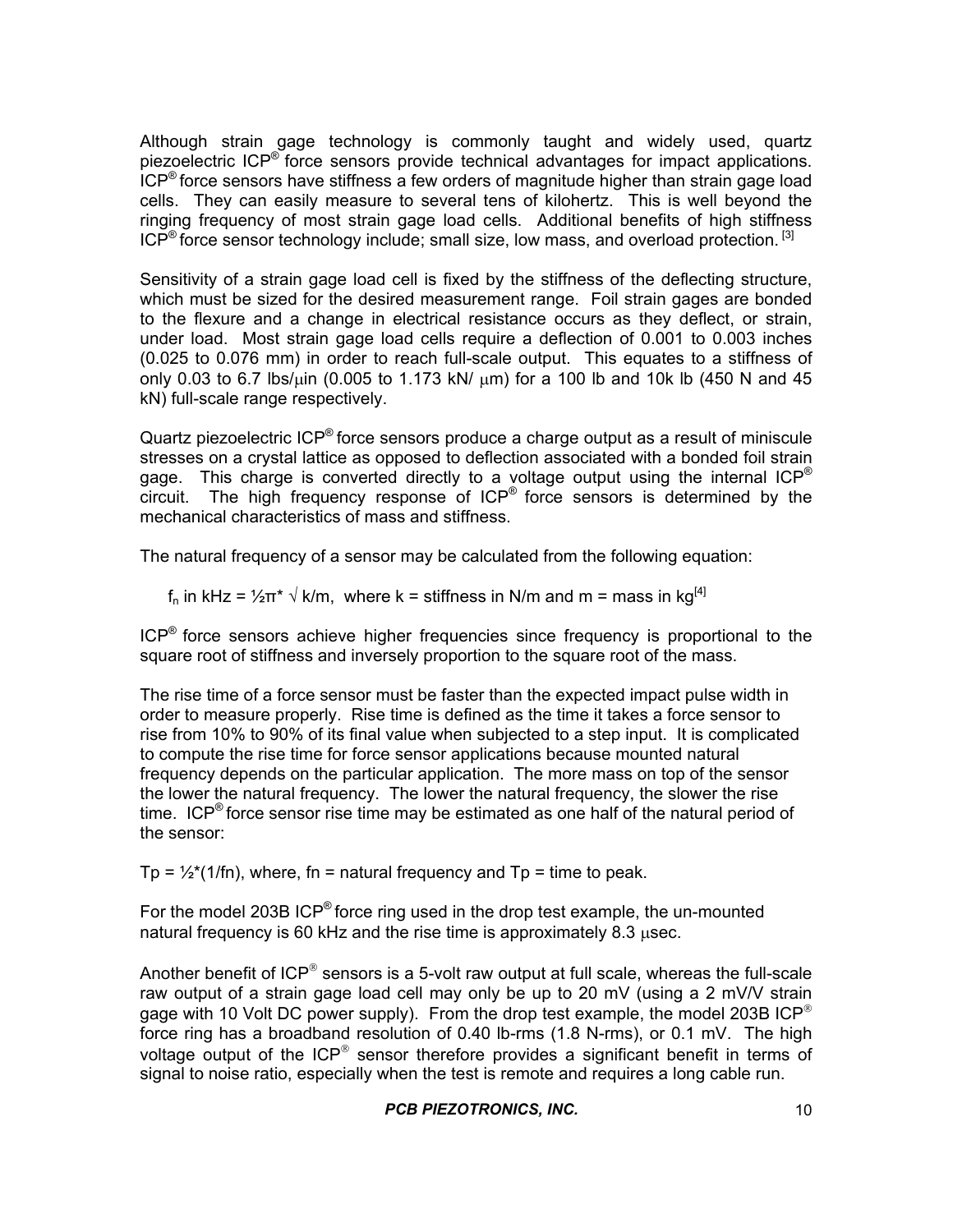## **5. ICP® Force Sensor Configurations**

Five ICP<sup>®</sup> force sensor configurations are commonly available and include general purpose, ring, impact, penetration, and 3-axis styles. A representative picture of each may be found in Figure 3 and a table summarizing key specifications in Table 3.



**Table 3 ICP® Force Sensors Specifications** 

| <b>Model</b> | Range<br>Ibs (kN)   | <b>Sensitivity</b><br>mV/lb (mV/N) | <b>Stiffness</b><br>$\mathsf{Ibs}/\mathsf{\mu}$ inch<br>$(N/\mu m)$ | fn $(k Hz)$<br>unmounted |
|--------------|---------------------|------------------------------------|---------------------------------------------------------------------|--------------------------|
| 208C05       | 5,000(22)           | (0.22)                             | 6(1.05)                                                             | 36                       |
| 203B         | 20,000 (90)         | 0.25(0.06)                         | 23(4)                                                               | 60                       |
|              | 200C50 50,000 (220) | 0.1(0.022)                         | 97 (17)                                                             | 30                       |
| 208A22       | 100 (450)           | 50(11)                             | 5(0.88)                                                             | 18                       |
| 260A11       |                     |                                    |                                                                     |                          |
| Fzl          | 1,000(4.5)          | 2.5(0.56)                          | 10 (1.75)                                                           | 90                       |
| Fx,y         | 500(2.2)            | 10(2.2)                            | 4 (0.70)                                                            |                          |

 $ICP<sup>®</sup>$  impact force sensors are typically supplied with specially designed impact caps. The convex surface transmits impact loads evenly across the sensor, providing better measurement results and preventing sensor damage. Caps also compensate for misalignment of the UUT or drop mass. They also provide a wear surface and may be replaced in the event the surface becomes damaged. These impact sensors, such as the PCB ICP® models 208C05, 200C50 and 208A22, may be directly exposed to the UUT or impact cross head.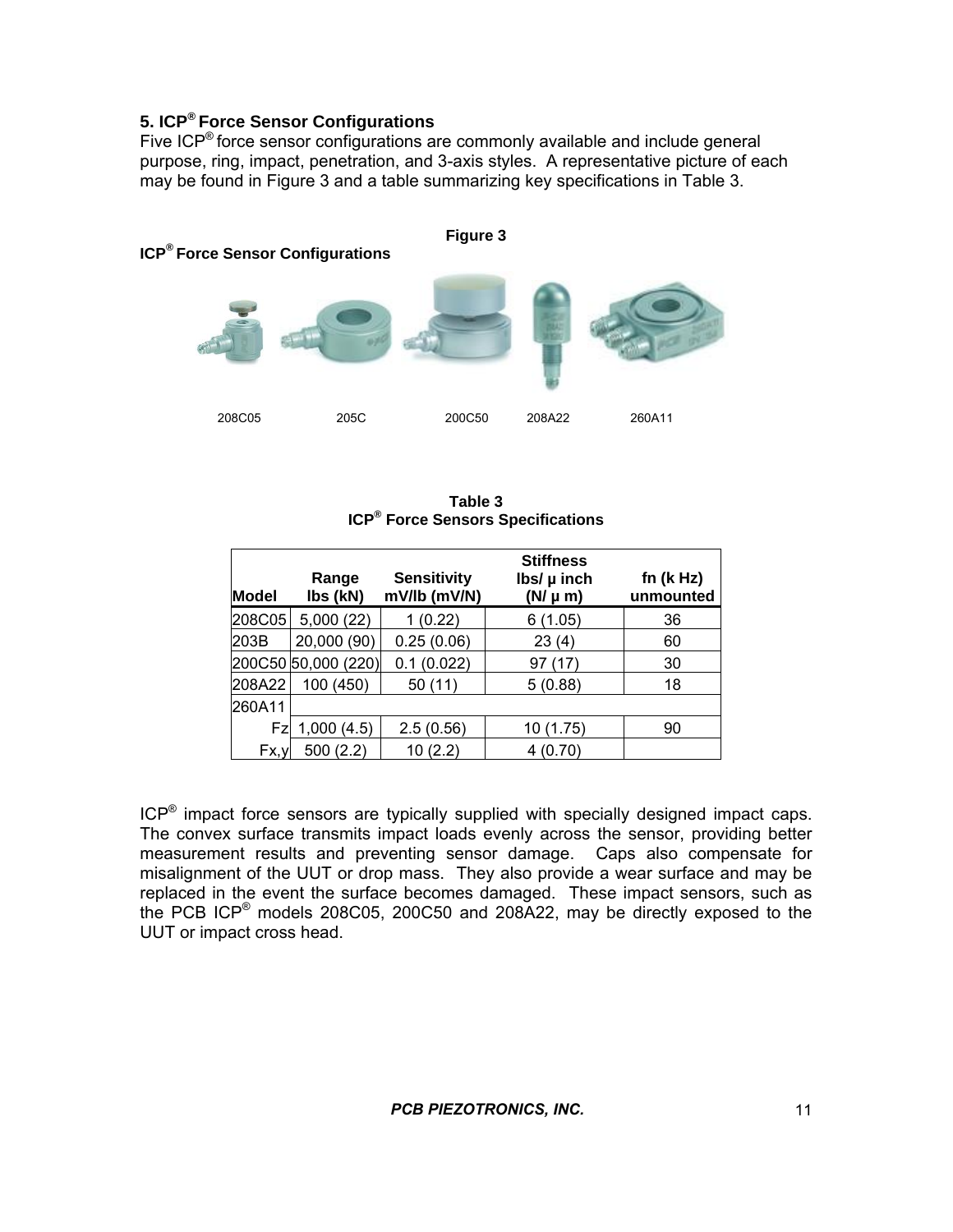In some cases, such as the Instron automotive bumper example, a larger force range and impact surface is required. Thus, multiple force ring style  $ICP^{\otimes}$  sensors, such as PCB model 203B, may be used in series between an impact plate and base plate as shown in Figure 4. It is the intent of this design that each sensor within the structure absorbs 25% of the impact force. Voltage signals may be monitored individually or summed.



**Figure 4 Side View of Force Plate Assembly**

Another interesting sensor for single impact events, when it is desired to monitor the impact force simultaneously in 3 orthogonal directions, is the PCB ICP<sup>®</sup> 260 series, 3component force ring (see Figure 3). As with the single channel models, each x-y-z axis provides an independent output signal proportional to the force input. Special models may also be purchased that provide six degrees of freedom, giving moment output around each axis (Mx, My, Mz) in addition to the standard x-y-z axis force signals.

## **6. Conclusions**

Making impact force measurements is a proven way to document that the test engineer obtained the proper energy during an impact test. By assuming a perfect rebound for steel or estimating the pulse width for other materials, the test engineer may use Newton's  $2^{nd}$  law to approximate the required force sensor capacity. Test data shows that Newton's math model can indeed be used to select the proper capacity.

Attributed to their high stiffness, quartz piezoelectric  $ICP^{\otimes}$  force sensors have the stiffness required to measure high impact forces with fast rise times and the durability required to perform and survive in harsh test conditions. Various standard configurations have been developed exclusively for impact applications that allow the test engineer to perform testing with great ease.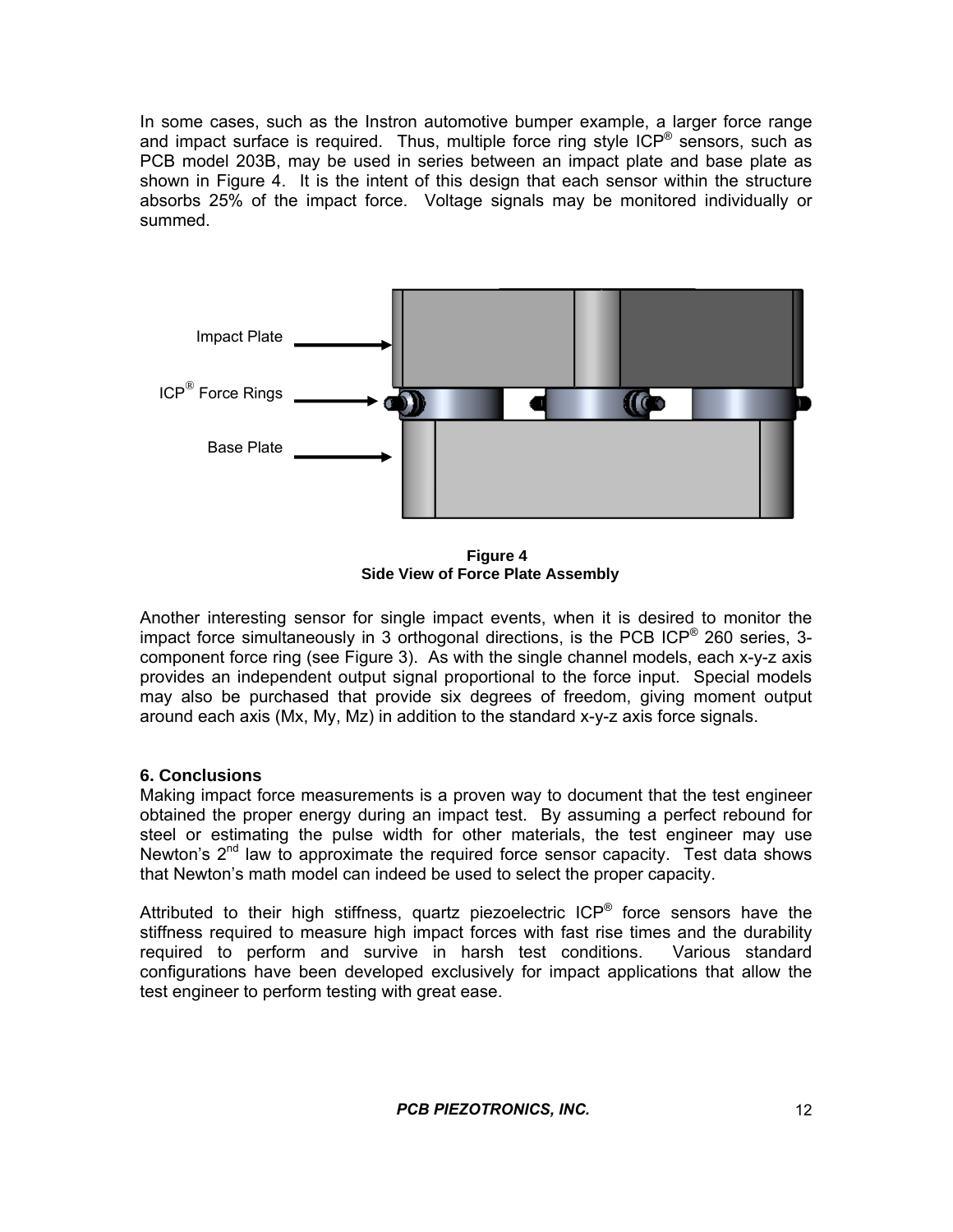## **7. Bibliography**

- 1. "Hyper Physics, Mechanics," Nave, R., National Science Teachers Association, 2001
- 2. "Impact Testing Solutions," WB1238, Instron Corporation, 2006
- 3. "Automotive Component Durability Testing using Quartz Piezoelectric Force Sensors," Metz, R., Automotive Testing Expo, 2005
- 4. Random Vibration & Shock Testing, Tustin, W., Equipment Reliability Institute, 2005